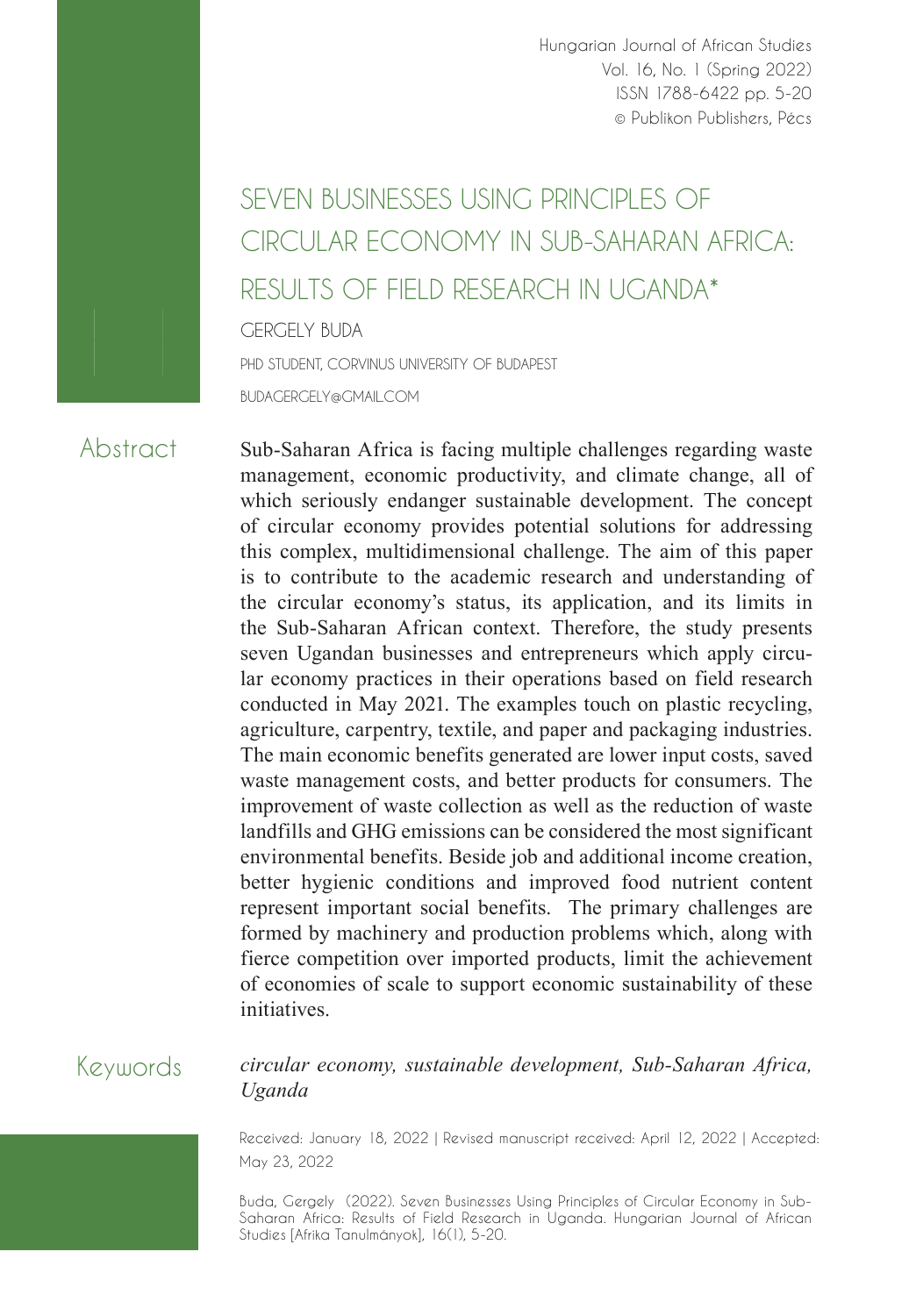#### **Introduction**

According to the World Population Prospects of the United Nations Population Division (2019), the population of Sub-Saharan Africa is projected to increase 2.5 times by 2050. The World Bank's *What a Waste 2.0* report (Kazat et al., 2018) expects the amount of municipal solid waste to nearly triple in Sub-Saharan Africa by 2050. In 2016, 44% of the waste was collected in the region, while Europe, Central Asia, and North America collected at least 90% of their waste. According to the World Bank's World Development Indicators (2022), rapid industrialization in Sub-Saharan Africa has led to industry output (including construction) being five times higher in 2019 compared to 2001, and total consumption expenditure being four and a half times higher in 2018 compared to 2001.

Consequently, African countries are among the most endangered by climate change globally. The Climate Change Vulnerability Index 2017 (Reliefweb, 2022) evaluates the vulnerability of human populations to extreme climate events and examines potential changes in climate over the next 30 years. It combines exposure to climate extremes and changes with the current human sensitivity to those climate stressors and the capacity of the country to adapt to the impact of climate change. As visible on the map below, the decisive majority of high and extreme risk areas (orange and red) are in Sub-Saharan Africa.

Population growth and urbanization processes are increasing the fastest in this region and typical consumption patterns are changing and moving toward more packaged products and electronics. Thus, a comprehensive rethinking and reconceptualization of waste management and utilization, product life cycles, and prevailing business models are needed to prevent serious environmental damage and deterioration of living conditions. Furthermore, the *What a Waste 2.0* report (Kazat et al., 2018) highlights serious gaps in availability of data and studies on waste management and utilization processes in Sub-Saharan Africa, and it also provides research on green transition, sustainable development, and opportunities to mitigate climate change more and more relevant and urgent.



*Figure 1. Climate change vulnerabilities, Source: Reliefweb, 2022* <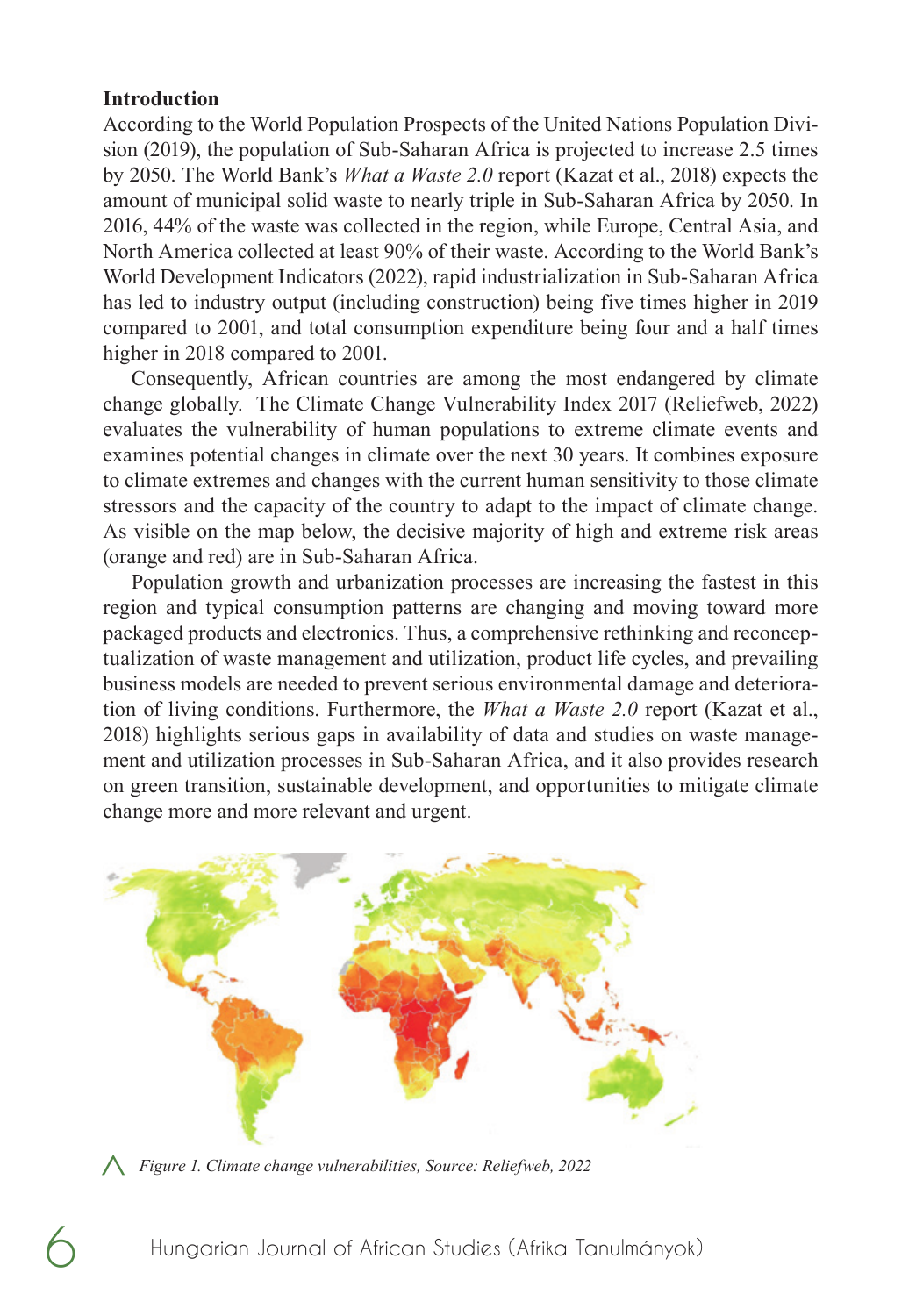For tackling this combined challenge, the concept of circular economy promises potential solutions. The aim of this paper is to contribute to the academic research and understanding of the circular economy's status, its potential application, and its limits in the Sub-Saharan African context. Thus, the study is structured as follows. First, the causes of and challenges related to an absent economic productivity increase in Sub-Saharan Africa are introduced. The concepts and main models of circular economy are briefly summarized. This is followed by the central part of the paper including the results of field research implemented in May 2021. Seven Ugandan businesses and entrepreneurs applying circular economy practices in their operations are presented with a specific consideration of the economic, environmental, and social benefits as well as the main challenges of their activities. Finally, findings are discussed.

#### **A Crucial Challenge for Sub-Saharan Africa: Missing Productivity Increase**

McMillan et al. (2017) point out that Sub-Saharan Africa experienced an unusual phenomenon of structural change between 1990 and 2010. This meant that employees migrated from the traditionally low-productivity agricultural sector to the lower productivity service sector, but not to the higher-productivity manufacturing and industrial sector. Since productivity is the foundation for economic growth, this stagnating—sometimes even decreasing level of productivity—is seriously curbing the chances of African countries to achieve convergence with developed economies. For example, in Nigeria, productivity growth in manufacturing between 1996 and 2009 was negative relative to agriculture. In Ghana between 1992 and 2010, manufacturing's total contribution to productivity increase was zero. In Zambia, labour productivity grew by only 0.31% between 1991 and 2010, and today still half of the population is employed in low-productivity agriculture.

But why are the opportunities for growth based on manufacturing or other industrial activity limited to African countries? Perhaps the simplest answer is that many African countries have significant amounts of natural resources. These are much easier to extract and sell, and the specialization required to produce them would require a lot of time, financial effort, and human resource development. Furthermore, the success of East Asian economies poses significant challenges to new competitors in the manufacturing industry, especially in light of the fact that globalization has greatly reduced barriers to international trade. To a greater extent than before, new trade rules such as local content requirements, subsidies, and import restrictions limit room for manoeuvring and opportunities for industrial policies successfully pursued by Asian countries. However, the economic difficulties of developed countries (due to the financial crisis of 2007-2009 or the recession caused by the current coronavirus epidemic) mean less demand for exports from developing countries. Furthermore, technological changes in manufacturing have made the sector much more capitaland knowledge-intensive than in previous decades, thus reducing the benefits of poor economies in manufacturing and the potential for labour absorption in the sector. The prospects for climate change and the risks associated with it have created greater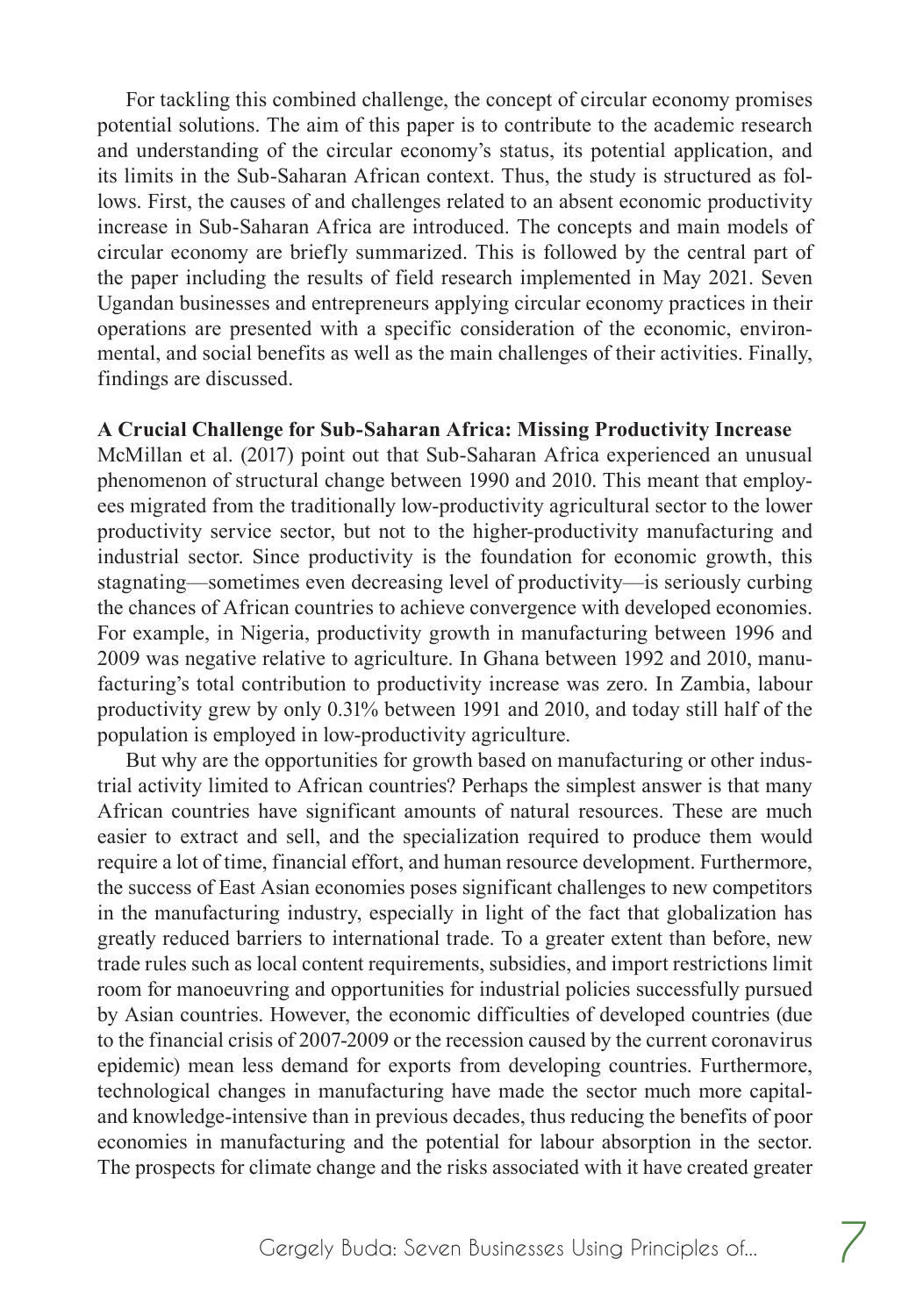awareness and demand for environmentally friendly solutions, but this also requires the introduction of more expensive green technologies for developing countries if they are to participate and survive in global trade.(McMillan et al., 2017).

As long as the above-mentioned tendencies of population and consumption growth are not coupled with productivity growth, the economic, social, and environmental situation will unlikely improve. Therefore, a solution is needed that ensures the increase of productivity levels by filling the gap of the missing manufacturing sector or productivity in the service sector, and curbs environmental degradation via resource efficiency.

To contribute to this search for solutions, the following part of the paper shortly introduces the concept of circular economy and its main models.

#### **The Concept of the Circular Economy: Design and Business Model Strategies for Circularity**

The circular economy originates in the works of Ready and Stahel (1977), and the concept has gained attention among academia and policymakers over the last two decades as a powerful theoretical framework for sustainable development (Geissdorfer et al., 2017). The circular economy views nature as an example where there is no waste and each output is an input for another process. Thus, the circular approach contrasts with the *take-make-use-dispose* logic of the conventional *linear economy* (Bakker et al., 2014) and argues for a nature-like circularity in the economic system. This means that the value of products, materials, and resources are maintained in the economy as long as possible, resulting in a minimized amount of waste and a sustainable management of resources. Based on Bocken et al. (2016), the circular economy can be described as a set of design and business model strategies that are slowing (i.e. reusing), closing (i.e. recycling), and narrowing (i.e. using less materials for production) resource loops. Regarding design for slowing loops, two basic strategies are the most well-known: *design for long-life products* and *design for product-life extension*. Three strategies focus on closing the loops: *design for* a *technological cycle*, a *biological cycle,* and *disassembly* and *reassembly*.

There are several business model strategies for slowing the loops. The essence of the *access and performance model* is about satisfying users' needs without owning physical products. The best examples are car sharing, launderettes, document management systems, and leasing jeans, other clothes, and phones. The *extending product value model* is characterized by the free-of-charge retaking and remanufacturing of products by the manufacturer, as is seen with refrigerators or in the automotive industry when car parts are remanufactured. Another example mentioned by Bocken et al. (2016) is the company Gazelle, which offers customers cash for used electronics and refurbished electronics. H&M's clothing return initiatives can also be included. Similarly, the classic *long-life model* consists of the product with a durable design and a guaranteed repair service, such as luxury products claiming to last a lifetime (Rolex watches). An extreme form is the *encourage sufficiency model* where producers or resellers build their brands on telling the costumer not to buy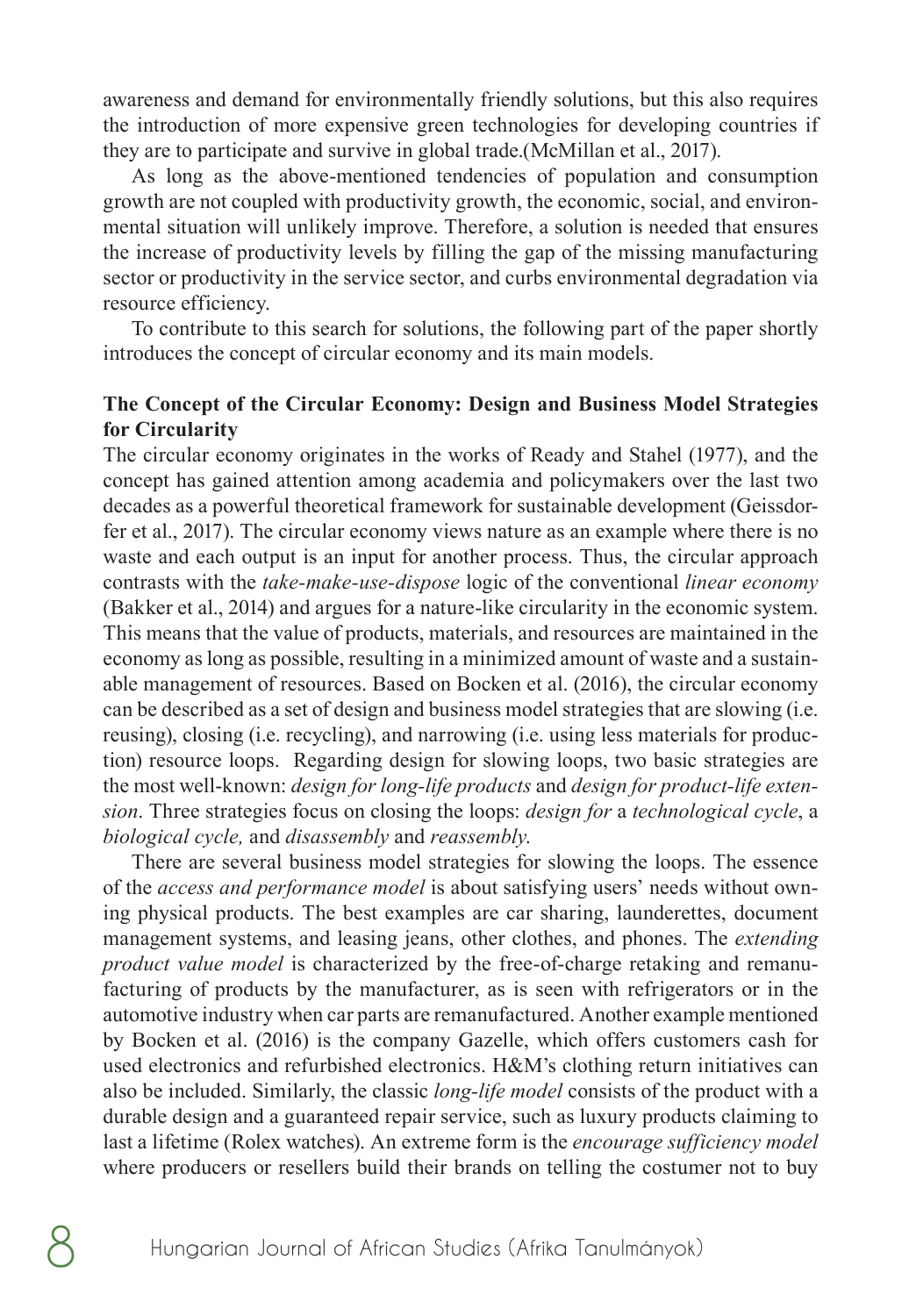| <b>Business model</b>    | <b>Description</b>                                                                                                                     |  |
|--------------------------|----------------------------------------------------------------------------------------------------------------------------------------|--|
| Access and performance   | Satisfying users' needs without owning physical products                                                                               |  |
| Extended product value   | Free-of-charge retaking and remanufacturing of the products by the manu-<br>facturer                                                   |  |
| Long-life                | Durable design and a guaranteed repair service                                                                                         |  |
| Encourage sufficiency    | Producers or resellers build their brands on telling the costumer not to buy<br>certain products                                       |  |
| Extending resource value | Collecting or sourcing waste materials and resources to turn these items<br>into new forms of value by finding another useful function |  |
| Industrial symbiosis     | End-products, by-products, or waste-products of one industrial activity can<br>be an important input of another one                    |  |

*Table 1. Circular economy business models, Source: Bocken et al. (2016)* <

certain products, which is a model used by companies such as Vitsoe and Patagonia as well as energy service companies.

Among business model strategies that focus on closing loops, the *extending resource value* model is about collecting or sourcing waste materials and resources to turn these into new forms of value by finding another useful function. For example, the company Interface, collects and supplies fishing nets as raw materials for carpets. Finally, *industrial symbiosis* refers to how certain end-products, by-products, or waste-products of one industrial activity can become important input for another production activity.

To categorize circular economy business models and strategies, Rood and Kishna (2019) introduced the *R-ladder* comprised of six circularity strategies: R1 – Refuse and Rethink, R2 – Reduce, R3 – Reuse, R4 – Repair and Refurbish, R5 – Recycle, and R6 – Recover. The numeric order of the ladder also represents the order of priority based on the energy used in the process. Thus, while *refusing* does not involve any energy, at the other end of the scale *recovering* means to regain energy from the material (most frequently by burning it).

#### **Examples of Businesses Utilizing the Circular Economy in Uganda: Results of Field Research**

This part of the paper shortly introduces seven examples from Uganda, including businesses and entrepreneurs applying circular economy models. The sites were visited and interviewed during field research in Uganda in May 2021. These locations were selected from Footprint Africa's Circular Economy Case study report (2021) and based on the recommendation of experts at the Uganda Cleaner Production Center and the National Planning Authority. The examples include plastic recycling, agriculture, carpentry, textile, and paper and packaging industries. Beside introducing core activities, the research focuses on highlighting the economic, environmental, and social benefits created by these businesses, while competitor products and main challenges are also discussed.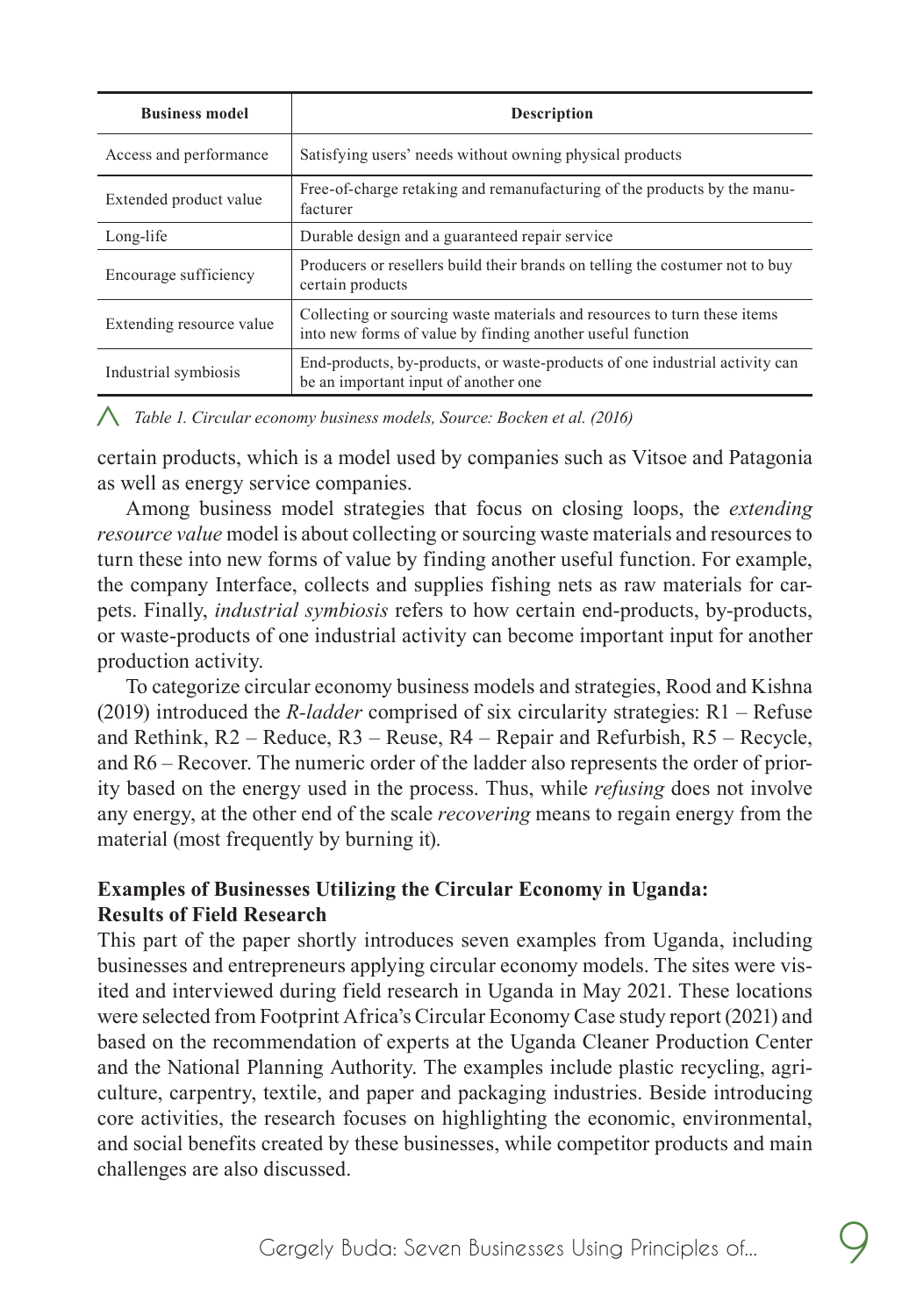*Hya Bioplastics* is a young organization, started as a pilot project of students at the Makerere University in Kampala in 2018. The organization focuses on the replacement of plastic with research and development on the productive utilization of water hyacinth, an invasive plant growing in Lake Victoria and other freshwater systems, which is causing serious problems for the fishery industry. Water hyacinth is usually harvested by fishermen to clear up fishing areas and dumped as waste or used as animal feed. Hya Bioplastics© pilot products are trays, packaging tools, coasters, and name tags from "biodegradable plastic" based on the mixture of dried water hyacinth, sawdust, and casava starch. The customized products are sold mostly to restaurants and bars. As the plastic replacement business is still in the initial phase, Hya Bioplastics also started to produce sawdust-based briquettes sold to poultry farms or households to replace charcoal that is more polluting and less efficient. Briquette selling provides the company with additional revenue to invest in further research and development on the production of alternatives to plastic. Sawdust is supplied free of charge by a carpenter company called Motiv Creations. Prior to this agreement, the disposal of this by-product was costly and problematic.

Economic benefits of Hya Biplastics include the following: cheaper production of its products based on low-cost or even free input prices, the additional revenues due to easier fish production, improved production efficiency of poultry farmers with more durable and more efficient sawdust briquettes, and lower landfill costs with Motiv Creations. There are also clear environmental benefits: reduced or avoided landfill of sawdust, less pollution from poultry farming, reduced usage of plastic, and increased maintenance of natural fishing areas and promotion of biodiversity. Lastly, the social benefits include the contribution to additional revenues and the creation or conservation of jobs for casava farmers and fishers.

Despite these benefits, there are some challenges. On the one hand, the lack of water resistance in packaging products require large investments in technological research and development. On the other hand, cheap imported plastic products pose serious competition. The combination of these two factors limits the increase of market share and economical production.



*Picture 1. Hya Bioplastics trays as an alternatives to plastic, Source: www.hyabioplastics.com, 2022* <

Hungarian Journal of African Studies (Afrika Tanulmányok)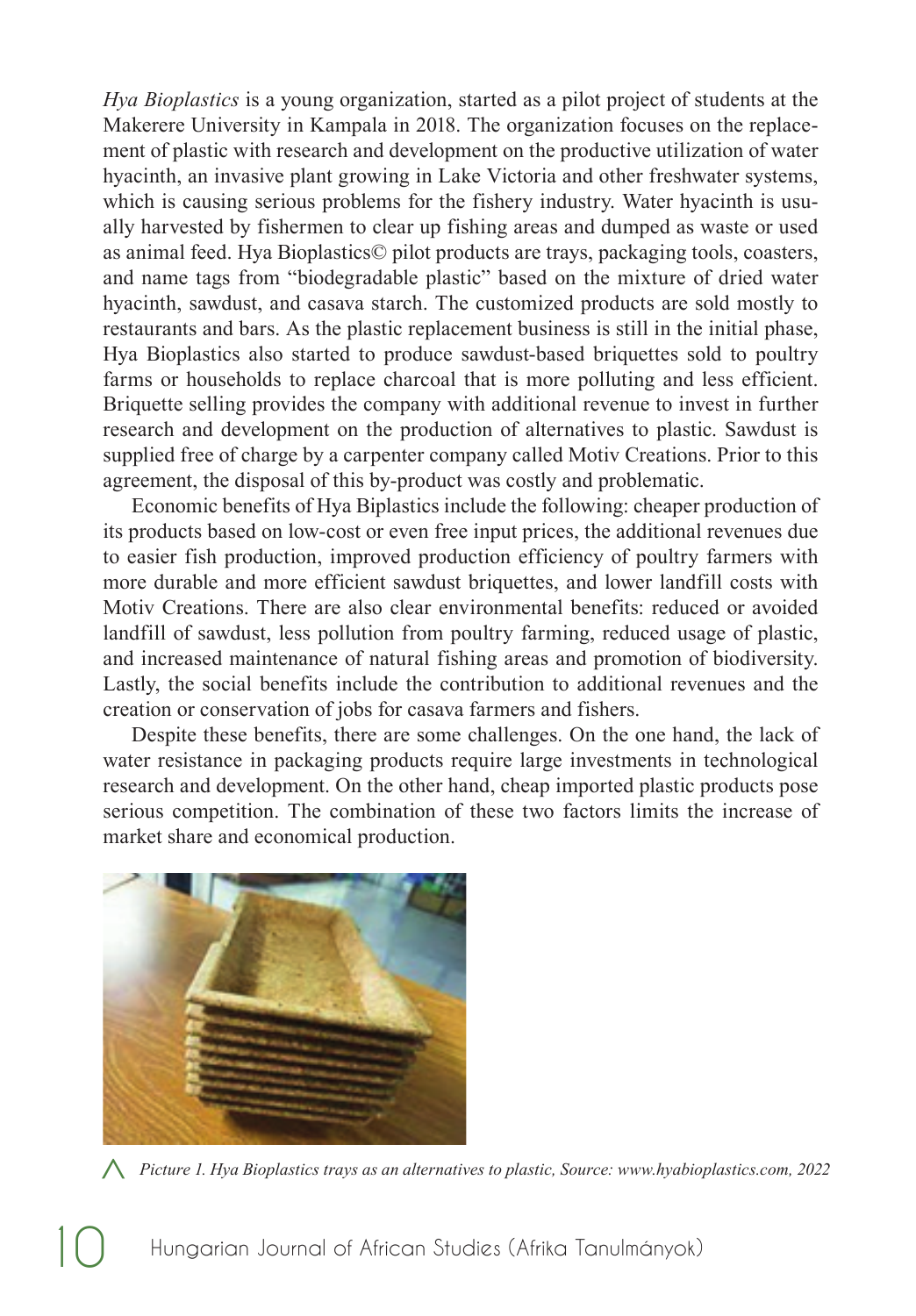*Amelia Agro Ltd.* is an organic farm on eight acres in Jinja, 100 kms East of Kampala, the capital. The farm grows several varieties of plants and raises animals (chicken, fish, pigs, cows, goats, and rabbits). The organization is an excellent example for making use of other companies' waste or by-products as compost, animal feed, or organic pesticide. Bagasse (the left-over of crushing sugar cane) is received from sugar companies. Slaughterhouses supply them with blood, intestines, and flesh off-cuts, as other flesh remaining is also supplied by fishers, fish processers, and tannery companies. From paper companies, the carbon-rich boiler ash is a valuable source for keeping the soil fertile, while floating barley and husk from breweries are being fed by the pigs and used as compost. Water hyacinth comes from the Jinja Sailing Club and is used as pig and chicken feed. Finally, effluent from spirit producers is also used for composting. The farm's products are sold on the local market and to restaurants. Another supply of organic waste comes from restaurants in the form of fruit and vegetable peels and food left-overs. Beside the in-coming organic waste supply, within the farm there is a circular model of materials. Everything is utilized for feeding or composting, such as animal manure, garden weed, or other plant residue.

Economic benefits: The competitive advantage of this farm is to make and keep the soil fertile with high nutrient content and also profit from increased crop and animal production. The big advantage of the industrial symbiosis practices is that most of these supplies of nutrient rich ingredients are received free of charge, and the only cost for the farm is transportation. Additionally, supplier companies can realize serious reductions of costs associated with landfills. Among the several environmental benefits created by the farm, one important benefit is the avoidance of waste in landfills, which results in the reduction of open-air waste decomposition and green-house gas emission. Moreover, the improved soil quality can contribute to the increase of carbon sequestration capacity, which is a crucial factor in the mitigation of climate change. Social benefits: The farm tries to avoid the use of machinery as much as possible. Therefore, it employs a relatively high ratio of human workforce and creates jobs. Organic agriculture may contribute to better nutrition conditions.



*Picture 2. Boiler ash in windrow compost at Amelia Agro farm, 12th May 2021, author's photo* <

Gergely Buda: Seven Businesses Using Principles of...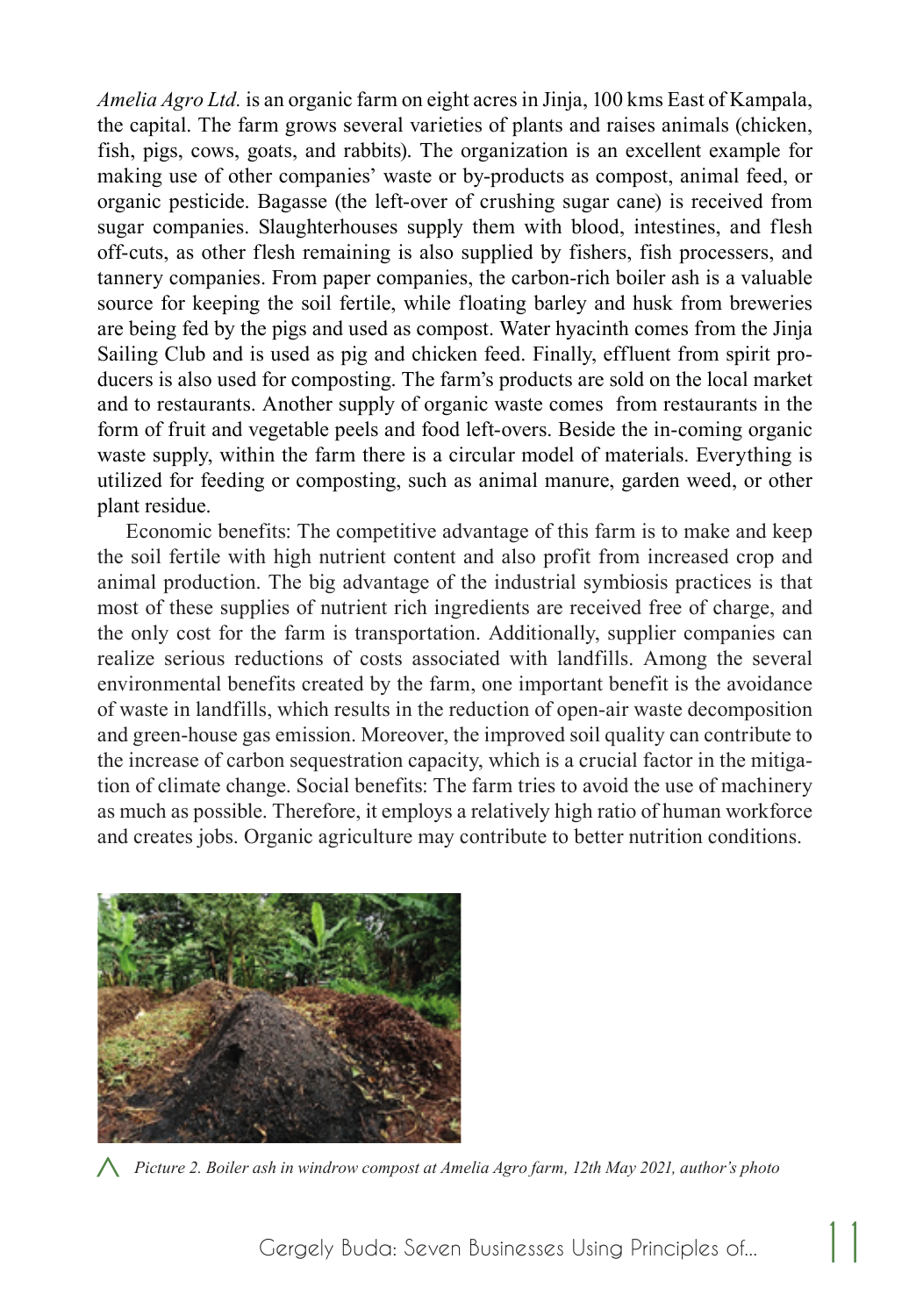As main challenges, the following elements have been identified. In spite of these above advantages, Amelia Agro still struggles to reach profitability, as organic agriculture is very labour-intensive, soil nutrient improvement is time-consuming, and low local demand and purchasing power for organic crops (compared to non-organic ones) does not allow significant price differentiation. Furthermore, the farm faces serious competition with imported chemical fertilizers and industrial animal feed.

*ProTeen* utilizes black soldier flies to process organic waste in fertilizer and animal feed. The organization has a strategic partnership with the Kampala Capital City Authority (KCCA) waste management department, which supplies organic waste from different markets in the city. The waste of these markets is estimated to be 80-90% organic. Additional organic waste is also delivered by private waste collectors and food processing companies. The organic materials are shredded and mixed, and the black soldier fly larvae eat it up within eight days. The larvae function as the input material for three different products: a protein-rich animal feed that is primarily purchased by large chicken producers, fat-rich extracted oil that is a useful input to pig and other animal feed, and a fertilizer granulate used by organic farmers (typically coffee farmers) to return nutrients to their farms. As industrial fertilizers usually imported from the Netherlands are expensive, only a few organic fertilizers are available locally. Proteen's technology is much faster than composting and their technique has a competitive advantage while contributing to waste processing with reduced greenhouse gases emissions. Moreover, other alternatives from competitors such as silver fish-based fertilizers are more expensive with lower and unreliable quality due to limitations in production.



*Picture 3. Black soldier flies at Proteen's site in Kampala, 25th May 2021, author's photo* <

12 Hungarian Journal of African Studies (Afrika Tanulmányok)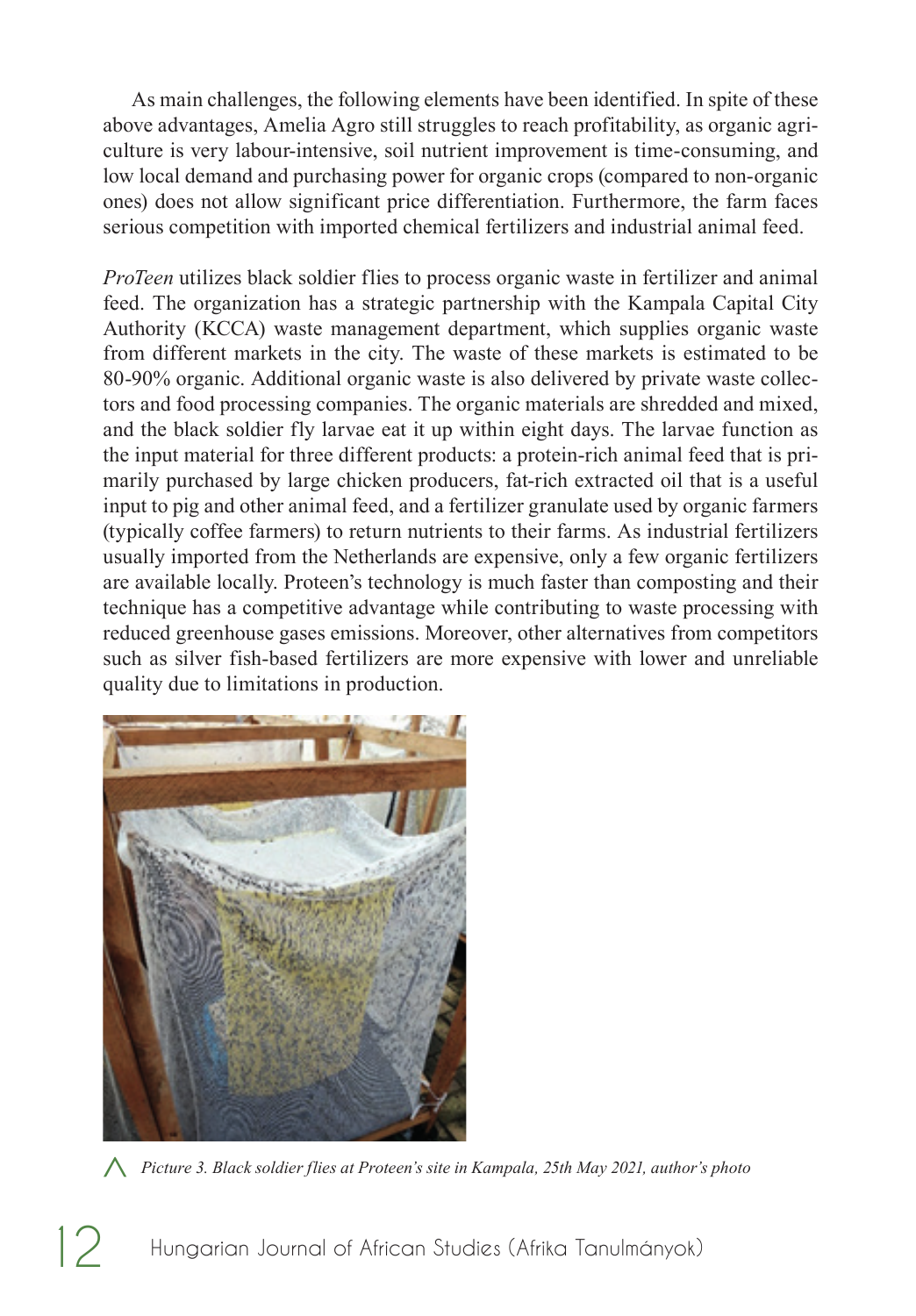One of the key economic benefits is that supplier companies and municipalities can save on landfill and waste management costs. Farmers and animal keepers can obtain cheaper and better-quality organic fertilizers and animal feed, and they are able to produce locally. Environmental benefits are that the organization's activities also contribute to the reduction and avoidance of waste landfills, as well as the reduction of open-air waste decomposition and green-house gas emission. By returning organic nutrients to nature, the soil quality and carbon sequestration capacity is also strengthened. Social benefits: ProTeen creates new jobs and improves food nutrient content that indirectly contributes to better social nutrition and health conditions. The biggest challenge for Proteen, as is the case for most of the companies discussed, is to provide machinery to achieve economy of scale and ensure production with consistent price and quality.

*TexFad* is a non-profit organization that deals with hand-woven textile products in the suburbs of Kampala. The production of carpets, table mats, scarfs, and other handcrafts are based on two inputs: textile off-cuts and banana stem. Textile off-cuts and reject cotton thread (a product of errors in production or defective products that are three time cheaper than normal ones) are supplied by two cotton factories: Nytil in Jina and Fine Spinners in Kampala. Banana tree stems come from local farmers (four large-scale plantations and ten small-scale producers) and the fibre is extracted at TexFad. After a banana tree has produced its fruits and completed the harvest, it does not grow any more fruit. The 3-5 meter tree remains as waste with an unused potential. The extracted fibre is used for carpet-weaving, and the remaining parts are used for the production of organic fertilizer and carbonized briquettes (like in the



*Picture 4. Hand-woven carpet from banana fibre and textile off-cuts under preparation at TexFad in*  <*Kampala, 19th May 2021, author's photo*

Gergely Buda: Seven Businesses Using Principles of...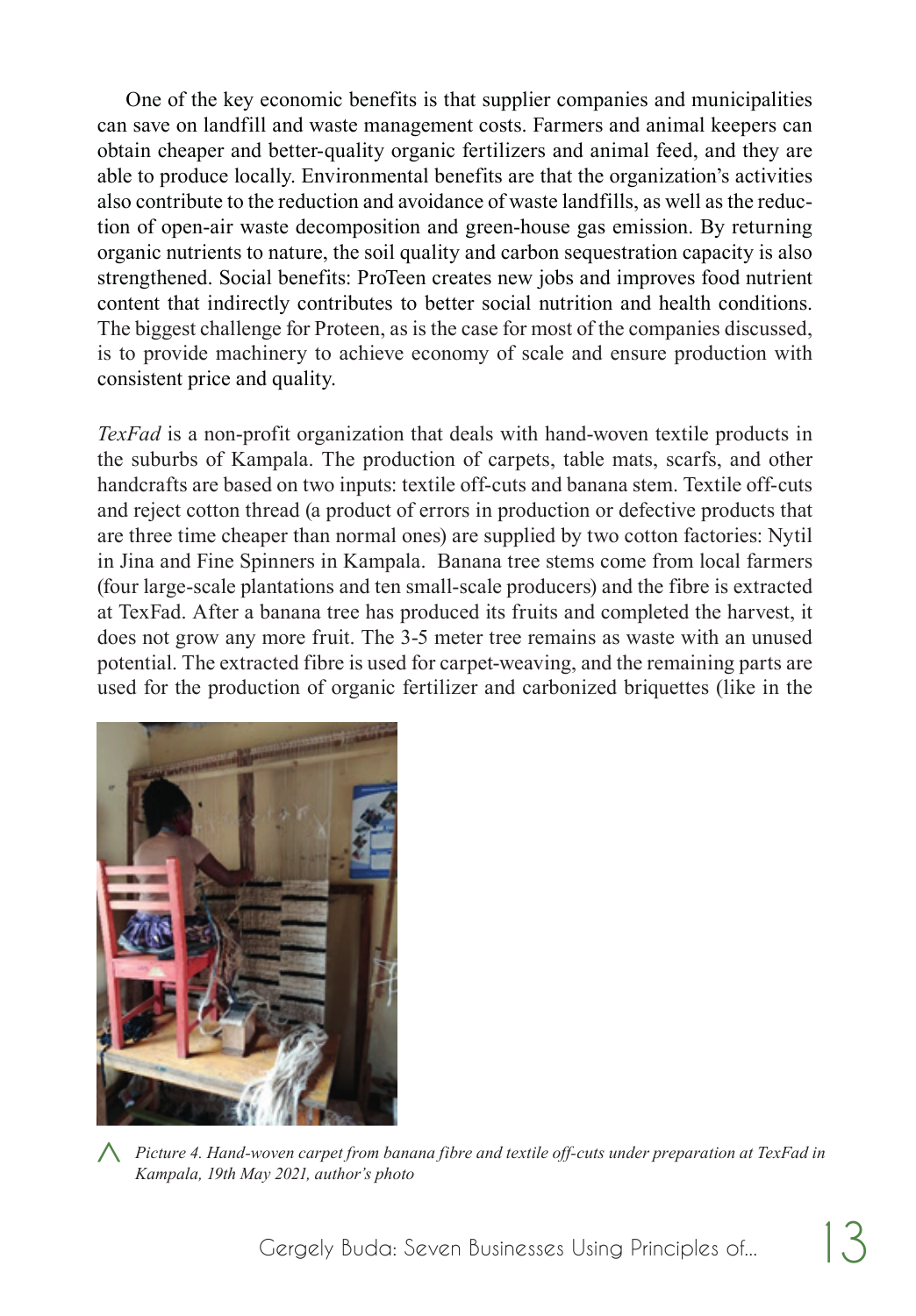example of Hya Bioplastics). TexFad is investing in further research on the treatment of banana fibre so that it can replace cotton in the future. Carpets and table mats are typically sold to hotels and apartments, while briquettes and fertilizer are sold to poultry farmers, restaurants, homes and schools.

The company takes advantage of lower input costs and contributes to additional revenue generation of textile producers and banana farmers, as an economic benefit. Households as well as catering and poultry businesses benefit from the more durable and efficient briquettes as solid energy sources. Additionally, suppliers can save on landfill costs. Environmental benefits: TexFad also contributes to the avoidance of landfills, the reduction of green-house gas emission based on open-air waste decomposition and air pollution by using briquettes instead of charcoal for cooking, and improvement in soil quality and carbon sequestration capacity. Social benefits: The organization creates additional jobs and revenues. Nevertheless, competition with imported plastic rugs and carpets, chemical fertilizers, and charcoal producers pose the main challenges for TexFad.

*TakaTaka Plastics* is based in Gulu in Northern Uganda, and the company deals with plastic recycling. In the local language, Acholi, *Taka* means *waste*. Thus, the name choice represents a mission to change the local perspective about waste along with how it is utilized and valued. The organization was founded in 2020 by recent university graduates who won six different business competitions to obtain funding for launching the project. TakaTaka Plastics processes disposed plastic bottles and bags to produce a large variety of products, such as roofing and wall tiles (their main product), construction lambers, clips, strings (used in basket weaving), face shields, and glass coasters. Plastic is collected in the city of Gulu and the surrounding area in several ways. The company has deployed plastic collection banks in nine schools as well as several restaurants, bars, and other public places. Hospitals supply around 70 kg of plastic per week. Together with local authorities TakaTaka organizes monthly community waste collection actions that supply an average of 200 kgs of plastic



*Picture 5. Wall tiles representing 650 recycled soda and water plastic bottles at TakaTaka Plastics*  <*office in Gulu, 21st May 2021, author's photo*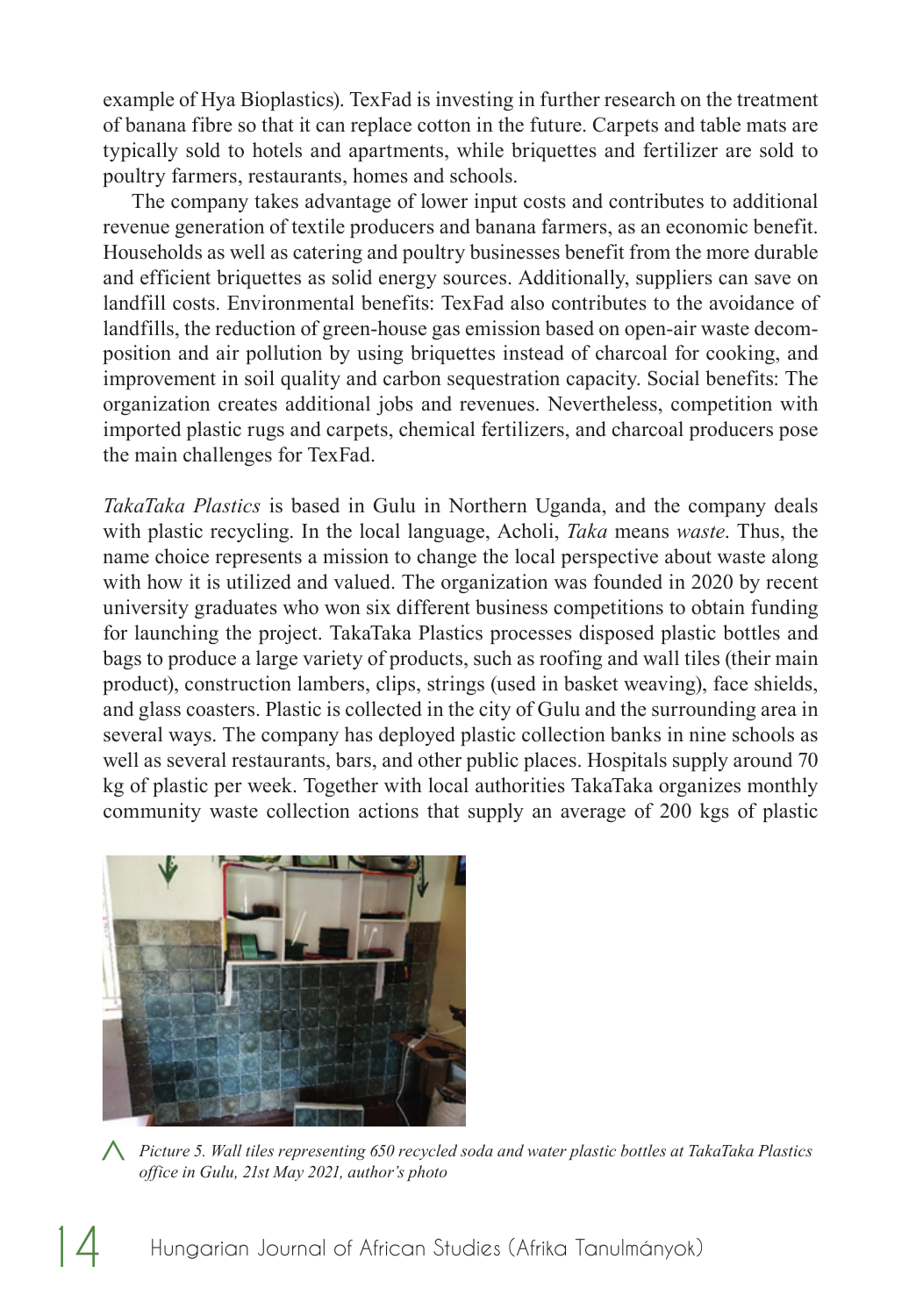to process. 90% of the plastic is collected for free, which provides the basis for a great competitive advantage against ceramic tiles, the main product competing in the market. Beside being cheaper, TakaTaka Plastics tiles are also more durable and recyclable compared the conventional ceramic options. The company plans to have a self-sustaining operation within the next two years in Gulu, and open additional processing stations in other cities such as Arua and Hoima. To increase collection and production efficiency and to reduce the operation's carbon footprint, they envision that the equipment in the local collection points will include shredders to enable preprocessing of the plastic to improve the amount-per-transport ratio. The company also plans an extension of the recycling portfolio to include aluminium cans as well.

TakaTaka's benefits a lot from input material being very inexpensive because the input costs only include transportation. Consumers can buy cheaper and more durable tiles, while municipalities can save waste collection and management costs. Environmental benefits: The beneficiaries of the company's activities are local communities and nature, as plastic waste is collected and public areas are kept cleaner (environmental benefit). From the social benefits' point of you, beside job and additional income creation, TakaTaka contributes to social awareness-raising, better hygiene, and improved health conditions.

Despite these advantages, the business is still not economically developed because it still struggles to reach economy of scale. At the time of the interview, TakaTaka processed one ton of plastic per month and, according to their calculation, economic sustainability would be reached at the level of nine tons for monthly production. This is also reflected in their income structure: only 20% comes from the actual business, while 40% comes from different business grants and another 40% from donations. Beside finding funding, the most challenging factor is to provide cheap and reliable machinery, as it is very expensive to import and locally manufacture the machines required for the company's operations.

*Ecobrixs*, a company in the city of Masaka, processes plastic bottles. Their main products are plastic bricks, support columns, used in construction. They also produce face shields, baseball cap inserts, book covers, and black boards with frames from recycled plastic. These latter products are mostly purchased by local NGOs, schools, and hospitals. An important feature of Ecobrixs' model is the incentive system for waste collection in which the company pays for the collected plastic. This ensures a stable production input supply, as individuals can gain additional income by delivering plastic to Ecobrixs' 30 collection centers within a 100 kms radius of Masaka. Apart from the collection centers, the company also receives plastic waste from 28 schools. The organization only has to provide the transportation from the collection centers, which is carried-out by drivers and their collection trucks.

Inputs are inexpensive for Ecobrixs. As their construction products are cheaper than concrete and more durable than timber – the two competitors' products – the company's market share is markedly increasing. Municipal waste management costs are also reduced. Environmental benefits: Similarly to TakaTaka, the company con-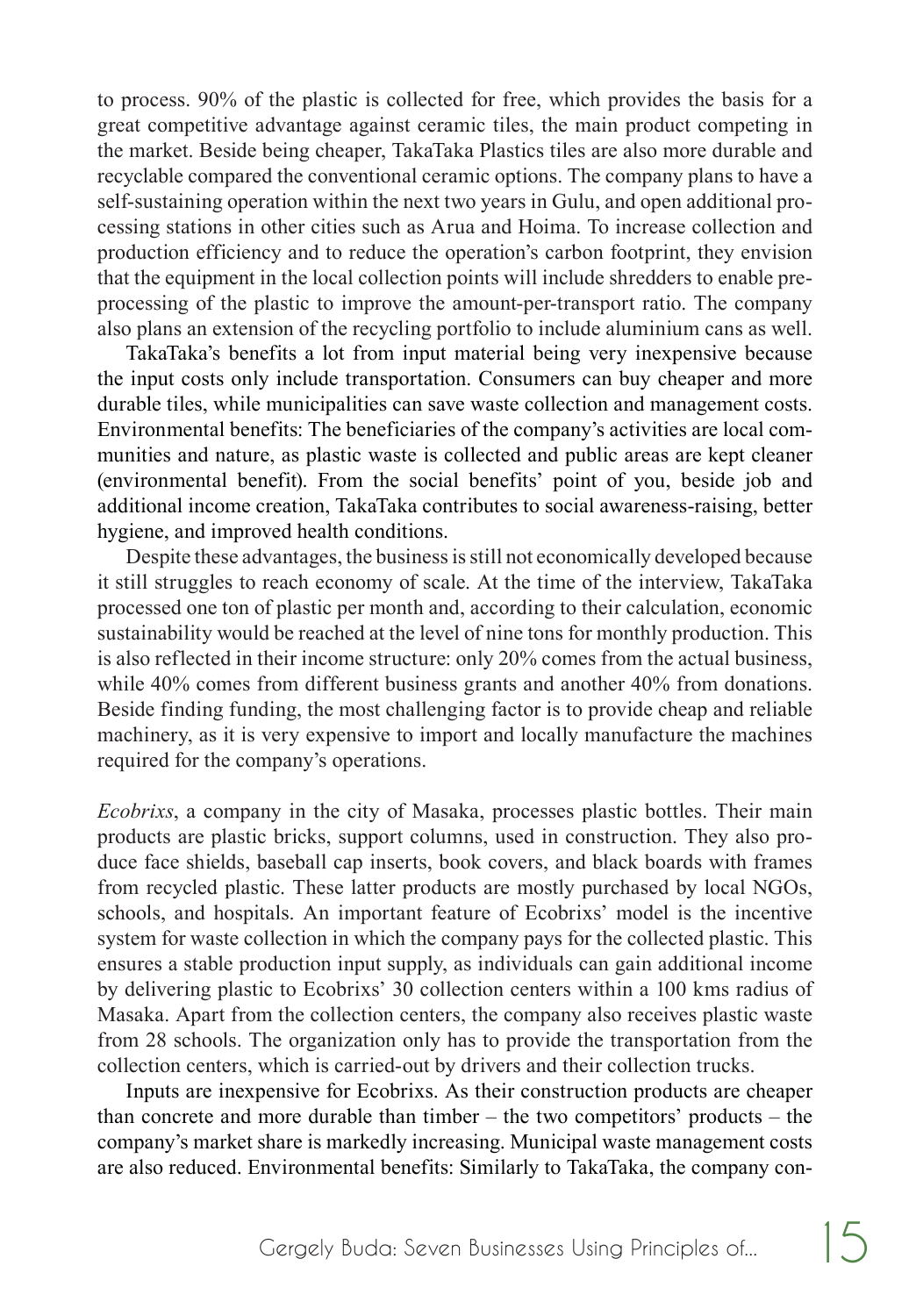

*Picture 6. Brick, black board and frame from plastic at Ecobrixs in Masaka, 17th May 2021,*  <*author's photo*

tributes to the collection of plastic waste and therefore helps to keep natural and public areas cleaner. Econbrixs directly provides full-time jobs for 13 employees in their process station in Masaka and 25 jobs in the collection centers, while an average of 165 individual plastic collectors can gain additional income while cooperating with the organization. Moreover, cleaner public areas and nature contribute to improved hygiene and health conditions.

Mostly challenging for Ecobrixs that machinery deficiencies and production capacity still hinder profitability.

The *Uganda Industrial Research Center* (UIRI) experiments with several technologies related to cleaner production and the utilization of waste materials, such as replacing timber with bamboo and the utilizing cotton husks for mushroom growing and glass waste in ceramic production. During the research and site visit, one of the most impressive and advanced initiatives was led by Samuel Nuwagaba who works on using paper and agricultural waste such as banana fibre or other plants like sisal to produce alternative paper and packaging products. As discussed previously, banana fibre is available in huge quantities in Uganda and in broader Sub-Saharan Africa. The packaging industry is still dominated by plastic products, mostly imported from China, India, and Kenya. Nuwagaba invented a mixture of banana fibre and waste paper (30-70 percent ratio, respectively) which provides offices with alternative recycled paper. He also produces other paper products from banana fibre exclusively, such as bags, notebooks, and boxes. These are purchased by local art centers, shop owners, and tour and travel operators to make their products and services more attractive to tourists. The products are also purchased by foreign NGOs primarily from The Netherlands, Germany, and Japan.

Input materials are free and local craft sellers and tour operators can increase their value proposition. The initiative contributes to the reduction of plastic usage and paper production. As the project is in an initial phase, the social and environmental benefits are difficult to identify. In the long term, shifting paper production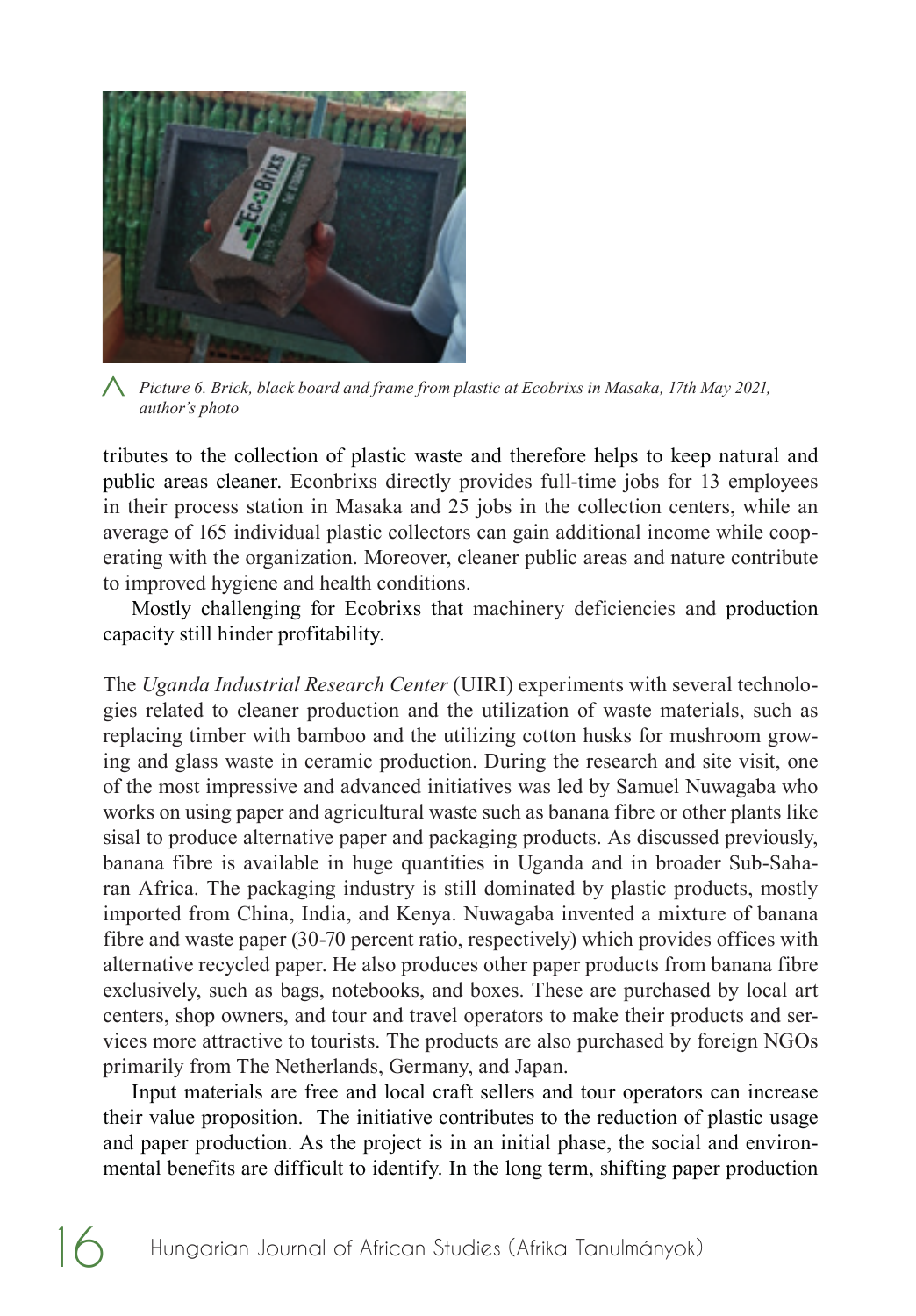

*Picture 7. Paper sheets from banana fibre at UIRI in Kampala, 6th May 2021, author's photo* <

to banana and other alternative input materials may create new jobs and economic sectors in Uganda and the broader Sub-Saharan Africa. However, machinery deficiencies (regular break-down and malfunctioning) and limited local manufacturing and repair expertise pose serious obstacles to reliable and profitable production.

#### **Discussion and Conclusions**

These above examples of businesses in Uganda demonstrate a wide range of activities where circular economy business models and practices have already become established in Sub-Saharan Africa. After learning about some of the economic and socio-cultural tendencies on the continent, these businesses demonstrate promising entrepreneurial and environmental initiatives and optimism about the future.

To reflect on the contribution of each project to sustainable development, the resulting economic, environmental, and social benefits should be considered. The most common economic benefits of these above organizations include utilizing cheaper input materials, saving costs for suppliers and municipalities such as those related to landfill and waste management, and providing better products for consumers. Concerning environmental benefits, each presented initiative contributes to the reduction of waste landfills and the improvement of waste collection or utilization. Agricultural initiatives (e.g., Amelia Agro and ProTeen) or partly-agricultural ventures (e.g., TexFad) also contribute to the reduction of greenhouse gas emissions and help mitigate global warming and climate change. Projects focusing on plastic waste as a production input significantly improve the survival chances of natural habitats and keeping municipal areas cleaner. Beside job and additional income creation, better hygienic conditions and improved nutrient content in food represent important social benefits.

However, implementation of the circular economy in Uganda and across Africa must still be improved because there are serious challenges these business initiatives face. Six of the seven businesses examined in the field research reported that they struggle with reaching the break-even point to make their ventures economically sustainable. These are excellent initiatives, but they should be considered pilot projects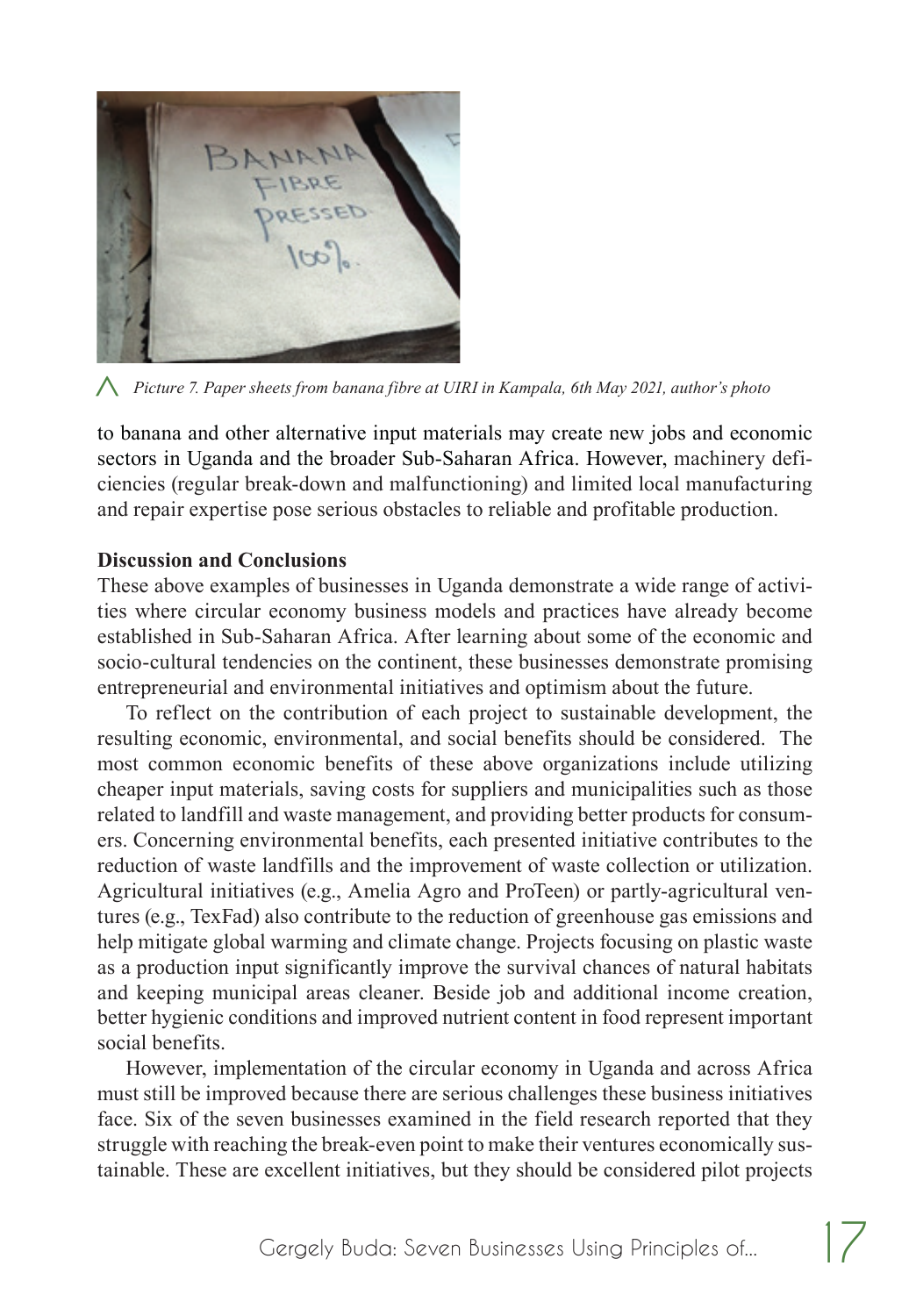that address sustainable development in Africa. They are all extremely dependent on donations, tourism, and other funding support such as grants. They also struggle to become economies of scale mostly due to the missing availability of proper technology and machinery. Cheap or even free-of-charge input prices hardly counterbalance the fierce competition with imported goods. A possible form of further support would be subsidies or other economic incentives from the state. However, at the time of this publication, these forms of support have not occurred in Uganda.

#### **Note**

The present publication is the outcome of the project "From Talent to Young Researcher project aimed at activities supporting the research career model in higher education", identifier EFOP-3.6.3-VEKOP-16-2017-00007 co-supported by the European Union, Hungary and the European Social Fund.

#### **References**

- Bakker, C.A.; den Hollander, M.C.; van Hinte, E. and Ziljstra, Y. (2014): Products that last: Product design for circular business models. TU Delft Library.
- Bocken, Nancy M.P.; de Pauw, Ingrid; Bakker, Conny and van der Ginten, Bram (2016): "Product design and business model strategies for a circular economy". Journal of Industrial and Production Engineering, Vol. 33, 2016 – Issue 5, 308–320. pp. Available at: https://www.tandfonline.com/doi/full/10.1080/21681015.2016.1172124 [Accessed 10 December 2021]
- Footprints Africa (2021): "The Circular Economy: Our Journey in Africa So Far". Available at: https://irp-cdn.multiscreensite.com/40a0e554/files/uploaded/CEcasereport\_Footprints.pdf [Accessed 5 May 2021]
- Geissdoerfer, Martin; Savaget, Paulo; Bocken, Nancy M.P.; Hultink, Erik Jan (2017): "The circular economy - a new sustainability paradigm?". Journal of Cleaner Production., 143. 757-768. pp. Available at: https://www.researchgate.net/publication/311776801\_The\_Circular\_ Economy - A new sustainability paradigm [Accessed 10 September 2021]
- Kaza, Silpa; Yao, Lisa C.; Bhada-Tata, Perinaz; Van Woerden, Frank (2018): What a Waste 2.0: A Global Snapshot of Solid Waste Management to 2050. Urban Development; Washington, DC: World Bank. © World Bank. License: CC BY 3.0 IGO. available at: https://openknowledge. worldbank.org/handle/10986/30317 [Accessed 10 October 2020]
- McMillan, Margaret Rodrik, Dani Sepúlveda, Claudia (2017): Structural change, Fundamentals, and Growth. A Framework and Case Studies. International Food Policy Research Institute, Washington, DC, Available at: https://drodrik.scholar.harvard.edu/files/dani-rodrik/ files/structural\_change\_fundamentals\_and\_growth.pdf [Accessed 5 December 2020]
- Reliefweb (2022): "Climate Change Vulnerability Index 2017". Available at: https://reliefweb. int/sites/reliefweb.int/files/resources/verisk%20index.pdf [Accessed 1 September 2021]
- Rood, Trudy and Kishna, Maikel (2019): "Outline of the Circular Economy". PBL The Netherlands Environmental Assessment Agency, The Hague, Available at: https://circulareconomy. europa.eu/platform/sites/default/files/pbl-2019-outline-of-the-circular-economy-3633.pdf [Accessed 10 October 2021]
- Ready-Mulvey, G. and Stahel, Walter R. (1977): "The potential for substituting manpower for
- energy: Final Report for the Commission of the European Communities". Battelle: Geneva Research Center, Geneva, Switzerland
- United Nations, Department of Economic and Social Affairs, Population Division (2019): "World Population Prospects 2019: Highlights (ST/ESA/SER.A/423)"*.* available at: https://population. un.org/wpp/Publications/Files/WPP2019\_Highlights.pdf [Accessed 10 September 2021]
- World Bank Databank (2022): World Development Indicators. Available at: https://databank. worldbank.org/source/world-development-indicators [Accessed 5 January 2022]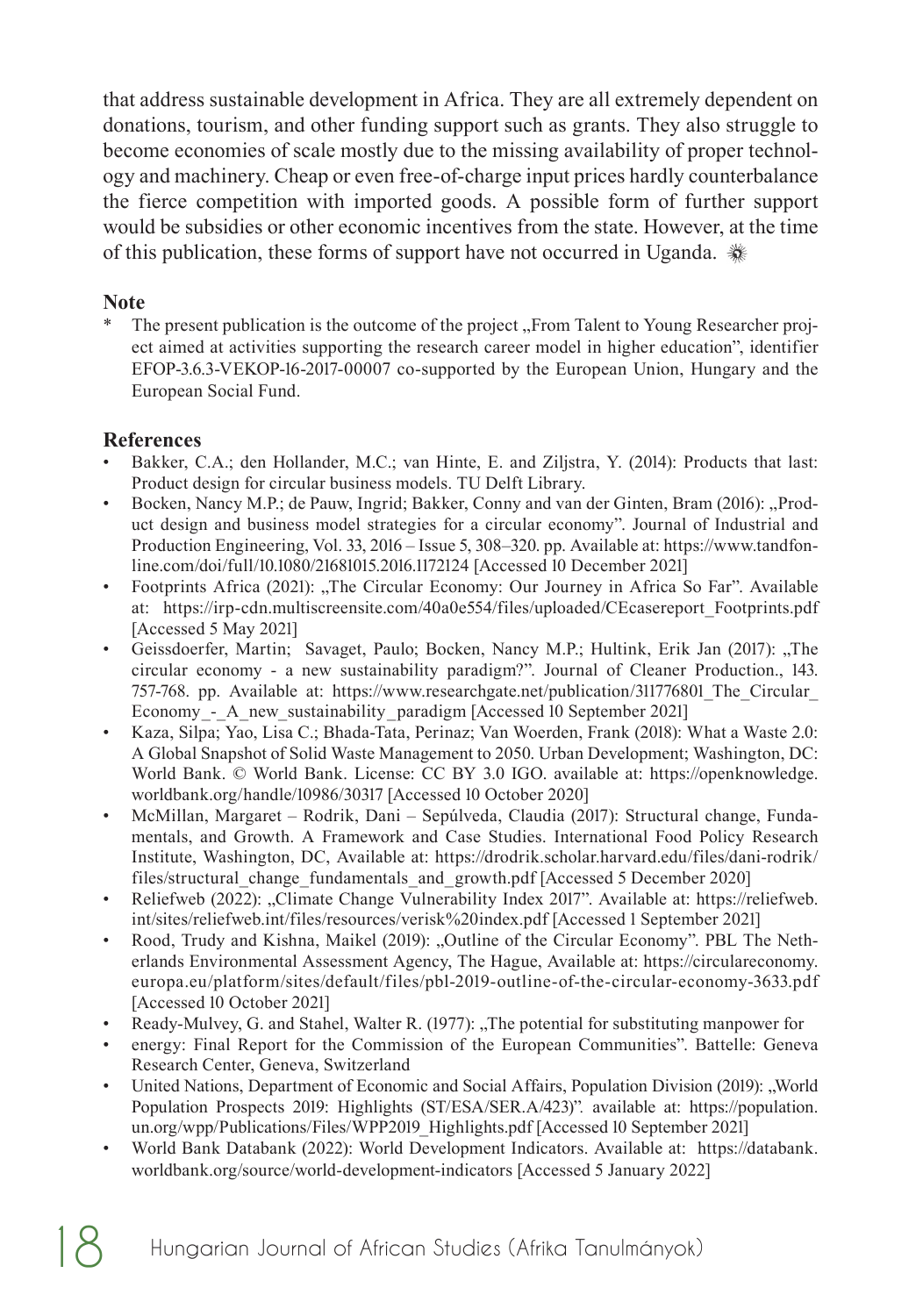| Company                   | <b>Economic benefit</b>                                                                                                                                                                                                                               | Environmental<br><b>benefit</b>                                                                                                                                                    | <b>Social benefit</b>                                                                      | <b>Challenges</b>                                                                                                                                                                                                  |
|---------------------------|-------------------------------------------------------------------------------------------------------------------------------------------------------------------------------------------------------------------------------------------------------|------------------------------------------------------------------------------------------------------------------------------------------------------------------------------------|--------------------------------------------------------------------------------------------|--------------------------------------------------------------------------------------------------------------------------------------------------------------------------------------------------------------------|
| Hya<br><b>Bioplastics</b> | Free input (sawdust)<br>- cheaper produc-<br>tion<br>Easier fish produc-<br>tion<br>More durable and<br>efficient briquettes<br>for poultry farmers<br>Saving landfilling<br>costs                                                                    | Avoidance of saw-<br>dust landfilling<br>Less pollution dur-<br>ing poultry farming<br>Less usage of plastic<br>Conservation and<br>maintenance of<br>natural fishing areas        | <b>Additional revenues</b><br>and job opportu-<br>nities for casava<br>farmers and fishers | Competition with<br>plastic products and<br>charcoal producers<br>Development of<br>water resistance of<br>products<br>Economies of scale                                                                          |
| Amelia<br>Agro            | Lower input costs<br>Higher fertility<br>of soil and higher<br>production rates<br>Saving landfill costs<br>of suppliers                                                                                                                              | Avoidance of waste<br>landfilling<br>Reduction of<br>open-air waste<br>decomposition and<br>GHG emission<br>Improvement of<br>soil quality and<br>carbon sequestration<br>capacity | Job-intensive<br>$production - job$<br>creation<br>Improvement of<br>food nutrient content | Economies of scale<br>Competition with<br>non-organically<br>grown agricultural<br>products, imported<br>chemical fertiliz-<br>ers, and industrial<br>animal feed                                                  |
| ProTeen                   | Lower input costs<br>Saving waste man-<br>agement costs for<br>the municipality and<br>supplier companies<br>Reliable quality for<br>buyers – production<br>increase<br>Cheaper organic<br>fertilizers<br>Faster production of<br>organic fertilizers | Avoidance of waste<br>landfills<br>Reduction of<br>open-air waste<br>decomposition and<br>GHG emission<br>Improvement of<br>soil quality and<br>carbon sequestration<br>capacity   | Job creation<br>Improvement of<br>food nutrient content                                    | Machinery to<br>achieve industrial<br>and daily constant<br>production with<br>constant price and<br>quality<br>Competition with<br>industrial animal<br>feed and fertilizers<br>with other organic<br>fertilizers |